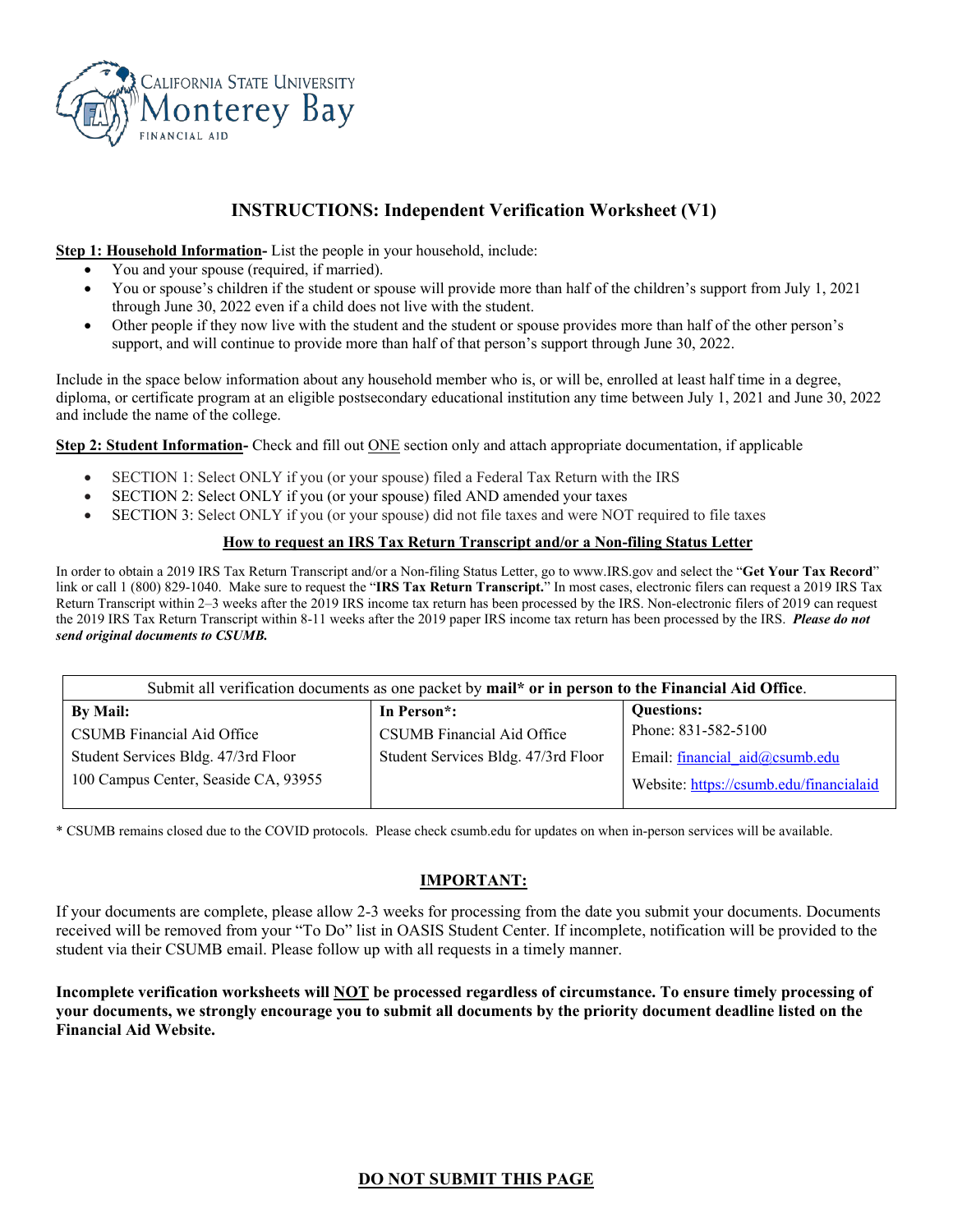| Last Name     | First Name                                 | M.I.                                              | OASIS Student I.D. (000-000-000) |
|---------------|--------------------------------------------|---------------------------------------------------|----------------------------------|
| FINANCIAL AID | <b>EXPRESE CALIFORNIA STATE UNIVERSITY</b> |                                                   | For office use only              |
|               |                                            | 2021-2022 Independent Verification Worksheet (V1) |                                  |

Your 2021-2022 Free Application for Federal Student Aid (FAFSA) was selected for review in a process called Verification. The law states that before awarding Federal Student Aid, the Financial Aid Office is required to confirm the information you reported on your FAFSA. To verify that you provided correct information, the Financial Aid Office will compare your FAFSA with the information on this worksheet and with all other requested documents. If there are differences between your FAFSA and the financial documents provided, a financial aid administrator will make corrections to your FAFSA as needed. *If you have an unusual circumstance where you were granted a filing extension, are a victim of identity theft, or filed a Non-IRS Income Tax Return, please contact the Financial Aid Office before completing this form.*

 **SUBMIT COMPLETED** worksheet and required attachments to the Financial Aid Office by the **priority document deadline** listed on the Financial Aid Website: **<https://csumb.edu/financialaid>**

## **STEP 1: Household Information**

List the people in your household, include:

- You and your spouse (required, if married).
- You or spouse's children if the student or spouse will provide more than half of the children's support from July 1, 2021 through June 30, 2022 even if a child does not live with the student.
- Other people if they now live with the student and the student or spouse provides more than half of the other person's support, and will continue to provide more than half of that person's support through June 30, 2022.

Include in the space below information about any household member who is, or will be, enrolled at least half time in a degree, diploma, or certificate program at an eligible postsecondary educational institution any time between July 1, 2021 and June 30, 2022, and include the name of the college.

| <b>Full Legal Name</b> | Age | <b>Relationship to Student</b> | <b>College for 2021-2022</b> | Will be Enrolled at<br><b>Least Half-Time</b> |
|------------------------|-----|--------------------------------|------------------------------|-----------------------------------------------|
|                        |     | Self                           | <b>CSUMB</b>                 | Yes                                           |
|                        |     |                                |                              |                                               |
|                        |     |                                |                              |                                               |
|                        |     |                                |                              |                                               |
|                        |     |                                |                              |                                               |
|                        |     |                                |                              |                                               |
|                        |     |                                |                              |                                               |
|                        |     |                                |                              |                                               |
|                        |     |                                |                              |                                               |

### **Please do NOT leave this section blank.**